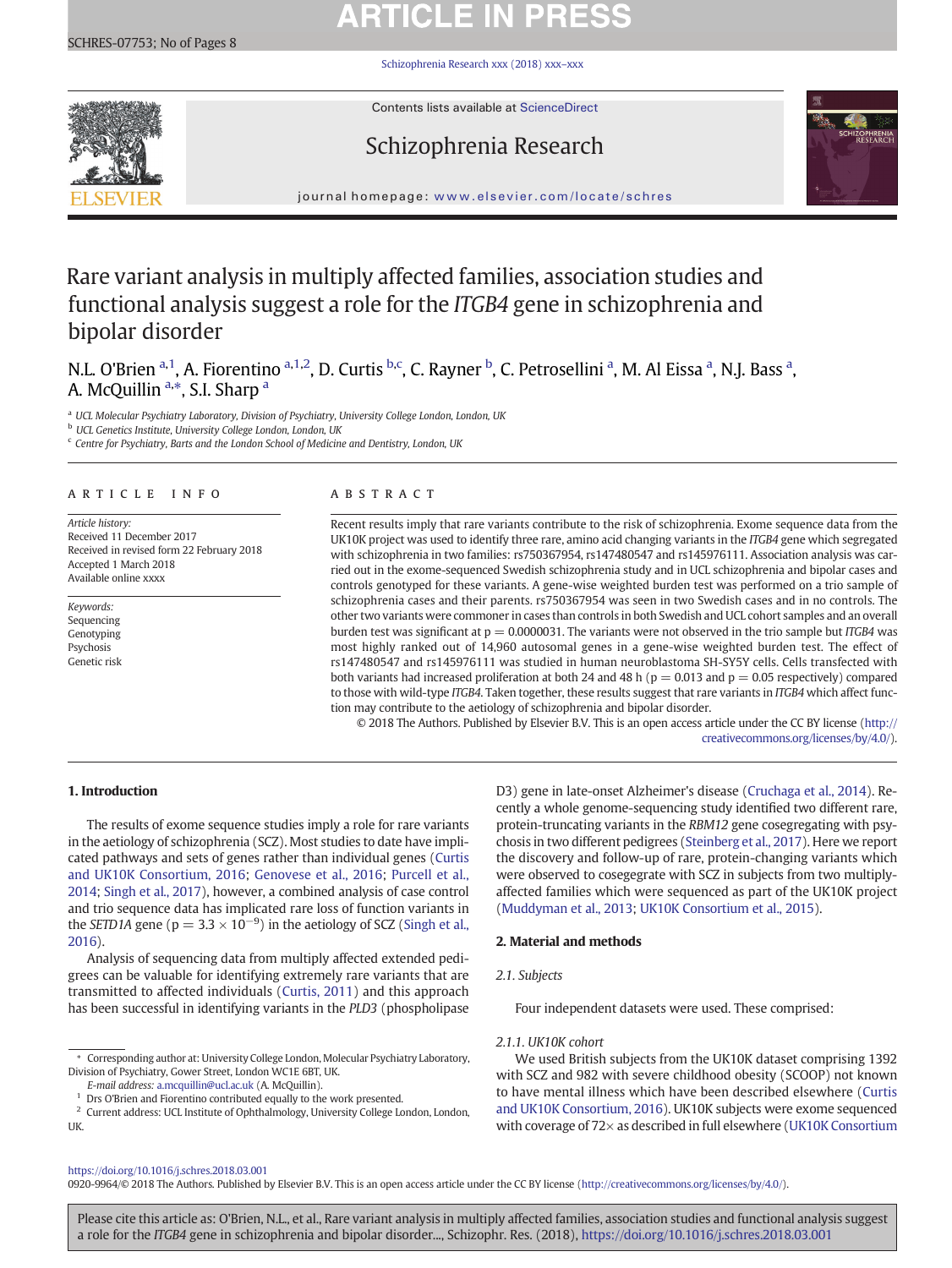<span id="page-1-0"></span>

[et al., 2015\)](#page-7-0). Among the UK10K SCZ subjects were 48 subjects from 16 published and unpublished families multiply affected with SCZ that had been collected at UCL [\(Kalsi et al., 1994;](#page-6-0) [Sherrington et al., 1988](#page-7-0)). Exome data was available for between 2 and 5 affected members per pedigree.

# 2.1.2. Swedish SCZ study

The Swedish SCZ study consisted of the 2545 controls and 2545 cases with SCZ from Sweden for whom whole exome sequence data is available via dbGaP ([Purcell et al., 2014](#page-7-0)). Detailed sample descriptions have been provided previously ([Purcell et al., 2014\)](#page-7-0).

# 2.1.3. Bulgarian trio sample

The Bulgarian trio sample consisted of probands with SCZ and their parents [\(Fromer et al., 2014;](#page-6-0) [Rees et al., 2015](#page-7-0)). The sample comprised whole exome sequence data from 591 trios, consisting of probands with SCZ and their parents, five of whom were also affected [\(Fromer](#page-6-0) [et al., 2014;](#page-6-0) [Rees et al., 2015](#page-7-0)). The short read files were downloaded from dbGaP along with family structure and phenotype information.

# 2.1.4. UCL case-control samples

The UCL case-control samples sample and the recruitment methods have been previously described ([Al Eissa et al., 2017;](#page-6-0) [Fiorentino et al.,](#page-6-0) [2014](#page-6-0)). Briefly, the sample comprised 1917 bipolar disorder (BP) participants, 1304 SCZ participants and 1348 control participants recruited from the UK.

# 2.2. Variant selection and bioinformatic prediction of variant impact

Custom-written software was used to annotate and identify rare, possibly functional variants shared between affected pedigrees members in the UCL samples included in UK10K. The impact of these variants was predicted using the PolyPhen-2 [\(Adzhubei et al., 2013](#page-6-0)) and Sort Intolerant from Tolerant (SIFT)([Kumar et al., 2009](#page-6-0)) bioinformatics tools.

# 2.3. Sanger sequencing in families F047 and F158

Exome sequence data was available for three members of family F158 (subjects 3, 5 and 7) and for two members of family F047 (subjects 3 and 5; Fig. 1) from the UK10K sample. Transmission of rs750367954 (allele T) in family F158 and of rs147480547 (allele A) and rs145976111 (allele T) in family F047 was sought in all additional family members with available DNA by PCR and Sanger sequencing (Fig. 1). There was a limited amount of DNA available for individual 4 from family F047 and it was not possible to verify the genotype status of rs147480547 in this individual (Fig. 1).



Fig. 1. Non-synonymous ITGB4 variants in two families multiply affected by schizophrenia and other psychopathology. unk Genotype not determined; filled shapes represent individuals suffering from schizophrenia; shaded shapes represent other psychiatric diagnoses as indicated.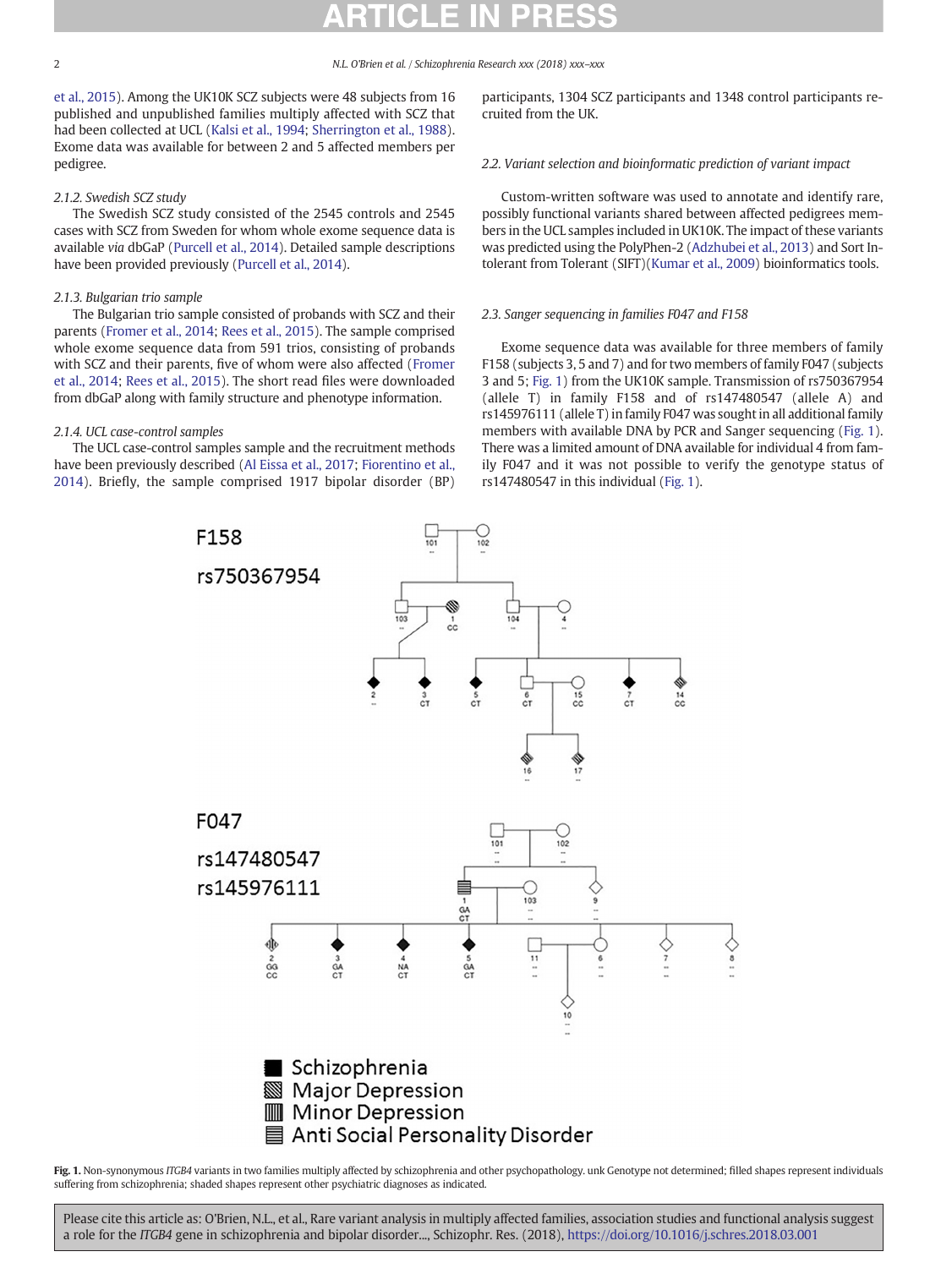# 2.4. Variant selection and genotyping

Non-synonymous variants segregating with SCZ in families F047 and F158 were selected for genotyping in the SCZ, BP and control samples. Genotyping was performed in-house with allele-specific PCR using KASPar reagents (LGC Genomics, Hoddesdon, UK) on a LightCycler 480 (Roche, Burgess Hill, UK) real-time PCR machine. Allele-specific primers were designed for each of the SNPs using Primer Picker (LGC Genomics) as shown in Supplementary Table 1. Genotyping of each heterozygote sample was repeated at least twice and known heterozygote individuals were included on each genotyping plate to ensure reliable calling of heterozygote subjects.

# 2.5. Variant calling in trios

The short read files from the Bulgarian trio sample were converted to fastq files using the fastq-dump utility of the dbGaP SRA toolkit. Reads were then aligned to the hg19 human reference sequence (build GRCh37) using Novoalign V3.02.08 (NovoCraft Technologies), duplicate reads were marked using SAMBLASTER ([Faust and Hall,](#page-6-0) [2014\)](#page-6-0) and the BAM files were sorted using Novosort V1.03.09 (NovoCraft Technologies). Genotypes were called according to GATK best practices (Broad Institute). The HaplotypeCaller module of GATK V3.6 was used to produce gVCF files and these were then combined using the CombineGVCFs module. Initial calls were made using the GenotypeGVCFs module and then SNPs were filtered based on accuracy estimates produced by VariantRecalibrator and indels were filtered using the VariantFiltration module and the filtering expression "QD b 2.0 || FS N 50.0 || ReadPosRankSum b −20.0".

# 2.6. Statistical analysis

#### 2.6.1. Case-control analysis

Allelic association analyses for the genotyped SNPs were performed using Fisher's exact test in the Swedish and UCL samples separately and in combination with each other. A burden test was performed by combining information from all genotyped SNPs to compare the total variant allele counts between cases and controls. Statistical analyses were performed using R [\(R Core Team, 2017](#page-7-0)).

# 2.6.2. Weighted burden analysis of whole exome sequence data from schizophrenia trios

The exome-sequenced trios were used to perform a gene-wise weighted burden analysis across all autosomal genes. Genotypes of autosomal variants in each gene were exported to SCOREASSOC [\(Curtis,](#page-6-0) [2012;](#page-6-0) [Curtis and UK10K Consortium, 2016\)](#page-6-0), which was used to construct a sample of pseudo-controls with genotypes consisting of the untransmitted alleles from the parents of each affected proband. A number of QC measures were applied. Variants were excluded if they did not have a PASS in the information field and individual genotype calls were excluded if they had a genotype quality score  $<$  60. Variants were also excluded if  $>10\%$  of cases or of pseudo-controls failed this quality threshold or if the heterozygote count was smaller than both homozygote counts in both cohorts. Indel calls seemed to produce artefactual results so were excluded. SCOREASSOC was used to carry out genewise weighted burden tests as previously described ([Curtis, 2012;](#page-6-0) [Curtis and UK10K Consortium, 2016\)](#page-6-0) on the 591 pairs of cases and pseudo-controls to test whether there was an excess of rare, functional variants among cases. Only variants with a frequency of  $<$ 0.01 in cases or pseudo-controls were considered. Functional weights were assigned so that variant types deemed more likely to have a functional effect were assigned higher weights in an approach similar to that recently suggested for dealing with de novo mutations [\(Jiang et al., 2015](#page-6-0)). Stop gain mutations were allocated a weight of 20. Non-synonymous variants were assigned a weight of 10. Stop loss and splice site variants are assigned a weight of 5. Other variants were not considered. To

carry out a weighted burden analysis a score was calculated for each subject consisting of the sum of the weights of the variant alleles carried by that subject. A gene-wise test for association was then performed using a t-test to see if the average scores for the cases were higher than for the pseudo-controls, indicating that the cases tend to have an excess of rare, functional variants. The result of this weighted burden test was summarised as a signed log p (SLP), which is the logarithm base 10 of the two-tailed p value, given a positive sign if the mean

#### 2.7. Cell lines

Undifferentiated SH-SY5Y human neuroblastoma cell lines were obtained from Sigma Aldrich (Gillingham, UK). The cells were cultured as mono layers in DMEM (Dulbecco's Modified Eagle Media), 10% FBS (Fetal Bovine Serum), 1% Penicillin (50 U/ml)/Streptomycin (50 μg/ ml) maintained at 37  $^{\circ}$ C and 5% CO<sub>2</sub>. Cells were not passaged beyond passage 25.

## 2.8. ITGB4 plasmid constructs

score is higher for cases than pseudo-controls.

A TrueORF gold ITGB4 plasmid with a c-terminal Myc-DDK tag was obtained from Origene (RC220541, Origene Technologies, Rockville, MD, USA). The ITGB4 genetic variants rs147480547 allele A and rs145976111 allele T were introduced into the plasmid using the Q5® Site-Directed Mutagenesis Kit (New England Biolabs) and following the manufacturer's protocol. A plasmid containing both of the genetic variants was also constructed using the Q5® Site-Directed Mutagenesis Kit (New England Biolabs, UK).

# 2.9. Cell transfections

SH-SY5Y cells were transfected using lipofectamine 2000 (Life technologies, UK). Growth media was removed and cells were washed with PBS. Growth media was then replaced with Opti-MEM® reduced media serum (Life technologies, UK). Cell samples were transfected with four different DNA plasmid constructs, wildtype ITGB4, ITGB4 rs147480547 allele A, ITGB4 rs145976111 allele T and a plasmid construct containing both variants in the ITGB4 cDNA. Successful transfection was determined using quantitative RT-PCR (not shown).

# 2.10. Cell proliferation assay

Cells were seeded at a density of  $1x10^5$ cells/cm<sup>2</sup> and incubated for 24 and 48 h after transfection before cell proliferation was assayed. MTT (3-(4, 5-dimethylthiazol-2-yl)-2, 5-diphenyl tetrazolium bromide) was used to measure cellular proliferation (Sigma Aldrich, Gillingham, UK)([Mosmann, 1983](#page-6-0)). MTT was dissolved in PBS at 5 mg/ml and filtered-sterilised and then added to cells at 24 h and 48 h. Cells were incubated at 37 °C for 3 h. After 3 h, the media was removed and 0.04 N HCL-isopropanol was added to solubilise the converted formazan. Absorbance of formazan was measured at a wavelength of 570 nm with a background absorbance of 630-690 nm. t-Tests were performed on the MTT data using R.

### 3. Results

### 3.1. Variant identification

Among the sixteen UCL pedigrees exome sequenced as part of the UK10K study, the only gene in which rare (observed at a frequency of  $\leq$ 1% in the UK10K dataset), protein-changing variants co-segregated with SCZ in more than one pedigree was ITGB4. One variant, rs750367954 ( $C > T$ ), had not been previously reported at the time of analysis and was found in three affected members, two siblings and one first cousin, from family F158 ([Fig. 1\)](#page-1-0). The variant was also found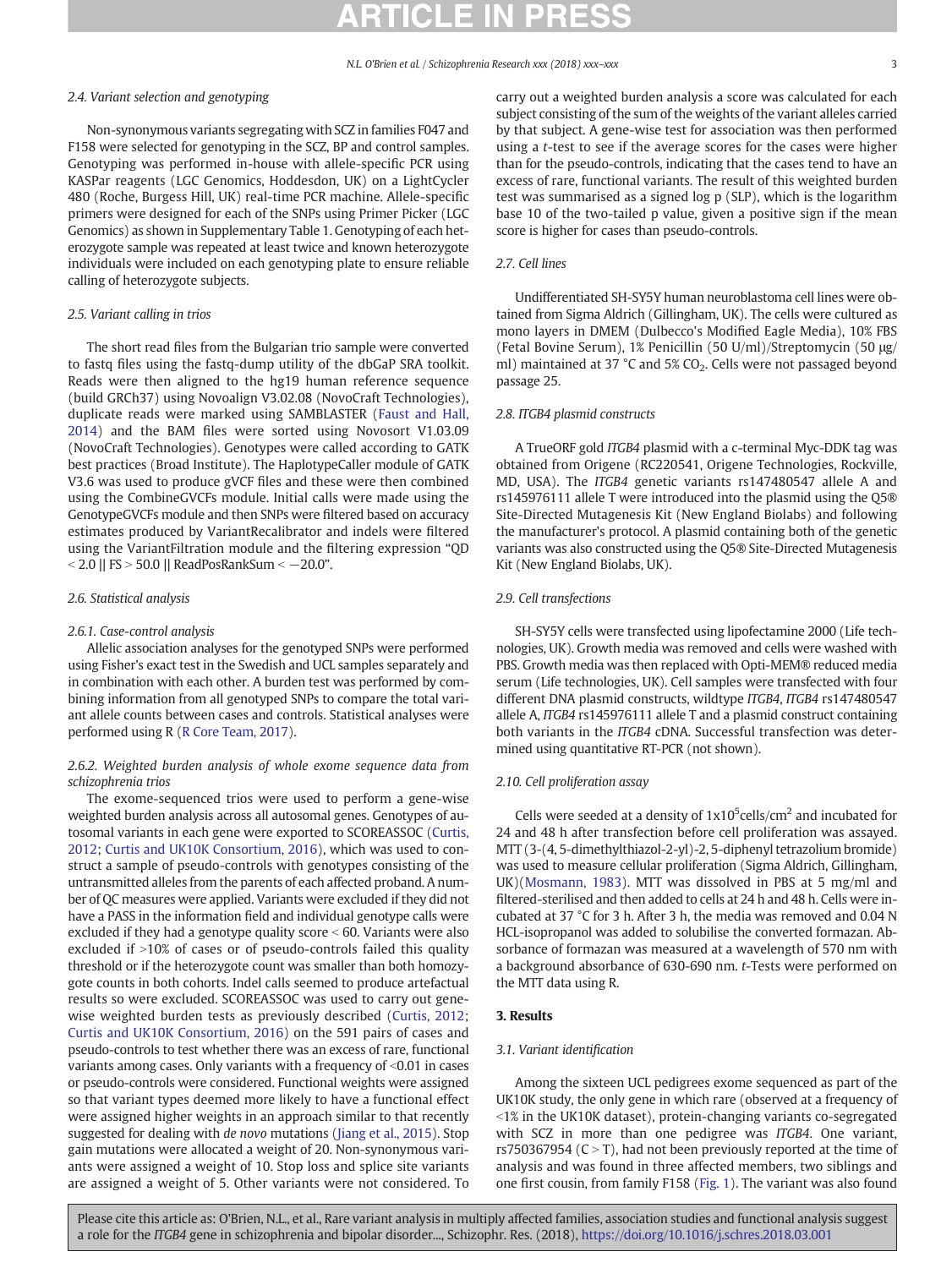in another sibling from family F158 who was not known to have a mental disorder but no follow up of mental health status was possible in this individual. This variant was not found in any other UK10K subjects. Two previously reported rare variants were identified in family F047: rs147480547 ( $G > A$ ) which was shared by three affected siblings and rs145976111 ( $C > T$ ) which was shared by two of them but the third sibling had an unknown genotype [\(Fig. 1](#page-1-0)). The minor allele (A) of rs147480547 was present in two additional UK10K SCZ subjects (minor allele frequency (MAF) =  $0.0007$ ) while minor allele (T) of rs145976111 was present in 7 additional UK10K SCZ subjects ( $MAF =$ 0.0025) and 3 SCOOP subjects (MAF  $= 0.0015$ ).

rs750367954 C  $>$  T leads to a non-conservative amino acid change from alanine to valine at position 1689 (A1689V) of the main isoform of ITGΒ4 (NM\_000213; Supplementary Fig. 1). The A1689V amino acid substitution was predicted to be "Benign" with a score between 0 and 0.011 depending on the isoform by PolyPhen-2 (Supplementary Table 2) and "Deleterious" with a score of 0.01 by SIFT (Table 1). A1689V is present in an experimentally demonstrated protein interaction domain for ERBIN ([Favre et al., 2001\)](#page-6-0) and in Fibronectin type III and Immunoglobulin-like fold domains as predicted by INTERPRO [\(https://www.ebi.ac.uk/interpro/protein/P16144](https://www.ebi.ac.uk/interpro/protein/P16144); Supplementary Fig. 1).  $rs147480547 G > A$  causes a non-conservative amino acid change from alanine to threonine at position 808 (A808T) of NM\_000213. The A808T amino acid substitution was predicted to be "Benign" with a score between 0.006 and 0.335 depending on the isoform by PolyPhen-2 and "Deleterious" with a score of 0.01 by SIFT. rs145976111  $C > T$  causes a non-conservative amino acid change from arginine to cysteine at position 977 (R977C) of NM\_000213 (Supplementary Fig. 1). The R977C amino acid substitution was predicted to be "Probably Damaging" with a score between 0.95 and 0.999 depending on the isoform by PolyPhen-2 (Supplementary Table 2) and "Deleterious" with a score of 0 by SIFT.

### 3.2. Association analysis

Genotype counts for the variants in the Swedish SCZ cases and controls and the UCL samples are shown in [Table 2.](#page-4-0) Results for the UCL SCZ and BP cases are shown separately and combined. BP subjects were included in the genotyping panel to allow assessment of the frequency of variants across the psychosis spectrum.  $rs750367954 C > T$  was detected in two Swedish cases but no other subjects and the other variants were commoner in cases than controls in both the Swedish and UCL cohorts. The data shows evidence for association with schizophrenia and bipolar disorder separately ( $p = 0.0022$  and  $p = 0.0011$  respectively for rs145976111) and for both disorders when the data was combined (p  $= 0.0004$  for rs145976111). [Table 2](#page-4-0) also shows the results obtained from comparing combined genotype counts for the Swedish and UCL cases with other subjects, both for individual variants and for a burden test combining counts across all variants. The burden test was significant at  $p = 0.0000031$ .

### 3.3. Weighted burden analysis of trios

In the Bulgarian trio dataset no variants were observed at rs147480547 G > A, rs145976111 C > T or rs750367954 C > T. However, a gene-wise weighted burden test was carried out and provided

informative results for 14,960 autosomal genes (Supplementary Table 3). A QQ plot showed that the SLPs obtained closely conformed to the null hypothesis distribution and no gene was exome-wide significant (Supplementary Fig. 2). However, out of all these genes ITGΒ4 was most highly ranked with an SLP of 4.3, corresponding to a p value of 0.00005. Table 3 shows the genotype counts for ITGΒ4 in cases and pseudo-controls. It can be seen that the result is driven by an excess of variants among cases at a variety of different positions (Supplementary Fig. 1).

# 3.4. The impact of ITGB4 coding variants rs147480547 and rs145976111 on SH-SY5Y cell proliferation

Quantitative PCR analysis confirmed overexpression of ITGΒ4 in SH-SY5Y cells transfected with the ITGB4 plasmid constructs compared to SH-SY5Y cells transfected with an empty vector.

No gross morphological changes were observed in the cells transfected with the wildtype or variant ITGB4 plasmid constructs. Next we tested whether the variants would have an impact on SH-SY5Y cell proliferation on the basis that Integrin β4 is thought to play a role in neuronal survival and apoptosis signal transduction pathways [\(Lv et al., 2008](#page-6-0); [Lv et al., 2006;](#page-6-0) [Su et al., 2007](#page-7-0)). Cells transfected with ITGB4 constructs containing variant alleles for both rs147480547 and rs145976111 had increased MTT-formazan formation at both 24 and 48 h ( $p = 0.013$  and  $p = 0.05$  respectively) ([Fig. 2\)](#page-5-0). Transfection with ITGB4 constructs expressing these variants separately produced intermediate values.

# 4. Discussion

One approach to detect rare variants is to utilise segregation information from multiple affected individuals within a family ([Cruchaga](#page-6-0) [et al., 2014;](#page-6-0) [Curtis, 2011;](#page-6-0) [Timms et al., 2013](#page-7-0)). Here we describe how exome sequencing data from related affected subjects was used to initially identify candidate variants in ITGB4. Follow up studies in other samples provide additional support for the involvement of this gene in the aetiology of SCZ and bipolar disorder. Further support comes from data from 872 subjects from the Western Australian Family Study of Schizophrenia and 36,355 controls who reported two SCZ case only ITGB4 variants ([McCarthy et al., 2017\)](#page-6-0). However, it should be noted that for rs147480547 and rs145976111 the MAF (minor allele frequency) observed in both sets of controls is lower than in the Non-Finnish European samples in the ExAC database of aggregated exome sequencing data from large-scale sequencing projects ([Lek et al.,](#page-6-0) [2016\)](#page-6-0). Indeed, the ExAC allele frequencies are similar to what we observe in the cases even in the subset of samples that do not include individuals with known psychiatric diagnoses. Thus, the findings for these variants appear to be driven by the fact that they are unexpectedly uncommon in the control samples. By contrast, rs750367954 is very rare and occurs at a frequency of 0.00012 in the non-Finnish European samples in the current version (0.3.1) of ExAC and at a frequency of 0.000025 in the non-psychiatric subjects.

ITGB4 encodes the integrin beta 4 subunit. Integrins are a large family of heterodimeric receptors for laminin, an extracellular matrix protein which plays a fundamental role in cellular interactions, motility and signalling during development [\(Tarone et al., 2000](#page-7-0)). Integrins

### Table 1

Prediction of variant impact on protein structure from Poly-Phen2 and SIFT for isoform 1 of *ITGB4* (NCBI reference sequence, NM\_000213).

| Variant ID [nucleotide]<br>change]                          | Amino acid<br>change                                     | Poly-Phen2                                                                | <b>SIFT</b>                                                  | Likely function & domain                                                                                                                     |
|-------------------------------------------------------------|----------------------------------------------------------|---------------------------------------------------------------------------|--------------------------------------------------------------|----------------------------------------------------------------------------------------------------------------------------------------------|
| rs147480547 [G/A]<br>rs145976111 [C/T]<br>rs750367954 [C/T] | Ala/Thr (A808T)<br>$Arg/Cys$ (R977C)<br>Ala/Val (A1689V) | Benign (0.006-0.335)<br>Probably damaging (0.95-0.99)<br>Benign (0-0.011) | Deleterious (0.01)<br>Deleterious (0)<br>Deleterious (0.014) | Unknown/Undefined<br>CALX-BETA Domain<br>Protein: protein interaction with ERBIN; fibronectin<br>type-III & immunoglobulin-like fold domains |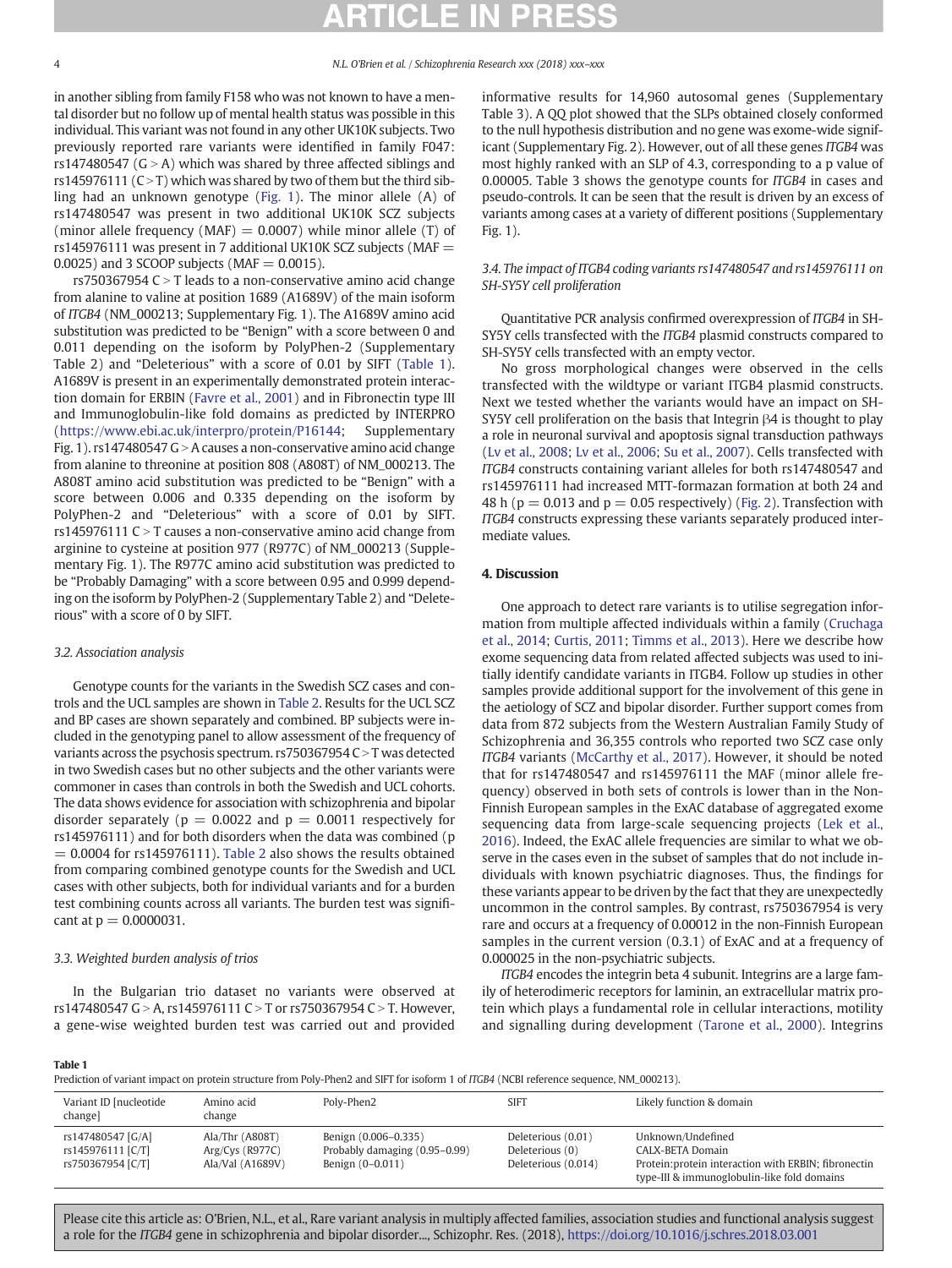# <span id="page-4-0"></span>Table 2

Genotypes of ITGB4 variants in the cases and controls from the Swedish schizophrenia cohort (SE); the UCL cohorts (UK); the two cohorts combined; and for a burden analysis using genotypes combined across all three variants. Significance values were obtained using Fisher's exact test. Variant positions are shown according to hg19 (GRCh37).

| Variant ID (Position on Chr17) [Base pair change] | Sample                     | Genotype counts | <b>MAF</b>     | P         | Odds ratio           |
|---------------------------------------------------|----------------------------|-----------------|----------------|-----------|----------------------|
|                                                   |                            | AA/AB/BB        |                |           | $(95\% CI)$          |
| rs750367954                                       | SE SCZ                     | 2534/2/0        | 0.00039        | 0.25      | Inf $(0.19$ -Inf $)$ |
| (73753036)                                        | SE control                 | 2540/0/0        | 0              |           |                      |
| [C/T]                                             | UK SCZ                     | 1275/0/0        | 0              | NA        | <b>NA</b>            |
|                                                   | UK BP                      | 1893/0/0        | 0              | <b>NA</b> | <b>NA</b>            |
|                                                   | <b>UK SCZ&amp;BP</b>       | 3168/0/0        | $\overline{0}$ | <b>NA</b> | <b>NA</b>            |
|                                                   | UK control                 | 1324/0/0        | $\Omega$       |           | $\Omega$             |
|                                                   | Combined SCZ               | 3802/2/0        | 0.0002         | 0.25      | Inf $(0.19$ -Inf     |
|                                                   | Combined BP                | 1892/0/0        | $\Omega$       | NA        | <b>NA</b>            |
|                                                   | <b>Combined BP&amp;SCZ</b> | 5694/2/0        | 0.00018        | 0.52      | $Inf(0.13-Inf)$      |
|                                                   | Combined control           | 3844/0/0        | $\Omega$       |           |                      |
| rs147480547                                       | SE SCZ                     | 2532/4/0        | 0.00079        | 0.062     | Inf $(0.66$ -Inf)    |
| (73736128)                                        | SE control                 | 2540/0/0        | $\Omega$       |           |                      |
| [G/A]                                             | UK SCZ                     | 1257/4/0        | 0.0016         | 0.21      | 4.16 (0.41-204.92)   |
|                                                   | UK BP                      | 1885/6/0        | 0.0016         | 0.25      | 4.16 (0.50-191.48)   |
|                                                   | UK BP&SCZ                  | 3142/10/0       | 0.0016         | 0.19      | 4.16 (0.59-180.66)   |
|                                                   | UK control                 | 1310/1/0        | 0.0004         |           |                      |
|                                                   | Combined SCZ               | 3789/8/0        | 0.0011         | 0.021     | 8.12 (1.09-359.83)   |
|                                                   | Combined BP                | 1885/6/0        | 0.0016         | 0.0064    | 12.24 (1.48-561.34)  |
|                                                   | <b>Combined BP&amp;SCZ</b> | 5674/14/0       | 0.0012         | 0.0069    | 9.49 (1.44-400.60)   |
|                                                   | Combined control           | 3850/1/0        | 0.00013        |           |                      |
| rs145976111                                       | SE SCZ                     | 2522/12/0       | 0.0024         | 0.021     | 4.02 (1.08-22.19)    |
| (73738809)                                        | SE control                 | 2537/3/0        | 0.00059        |           |                      |
| [C/T]                                             | UK SCZ                     | 1258/10/0       | 0.0039         | 0.054     | $3.45(0.89 - 19.53)$ |
|                                                   | UK BP                      | 1876/14/0       | 0.0037         | 0.081     | $3.24(0.90 - 17.60)$ |
|                                                   | <b>UK SCZ&amp;BP</b>       | 3134/24/0       | 0.0038         | 0.035     | $3.32(1.01 - 17.26)$ |
|                                                   | UK control                 | 1306/3/0        | 0.0011         |           |                      |
|                                                   | Combined SCZ               | 3780/22/0       | 0.0029         | 0.0022    | 3.72 (1.46-11.22)    |
|                                                   | Combined BP                | 1876/14/0       | 0.0037         | 0.0011    | $4.76(1.72 - 15.14)$ |
|                                                   | <b>Combined BP&amp;SCZ</b> | 5656/36/0       | 0.0032         | 0.0004    | $4.07(1.70 - 11.81)$ |
|                                                   | Combined control           | 3843/6/0        | 0.00078        |           |                      |
| Burden analysis                                   | SCZ                        | 11,371/32/0     | 0.0014         | 0.000038  |                      |
|                                                   | <b>BP</b>                  | 5653/20/0       | 0.0018         | 0.000015  |                      |
|                                                   | BP&SCZ                     | 17,024/52/0     | 0.0015         | 0.0000031 |                      |
|                                                   | Control                    | 11,537/7/0      | 0.00078        |           |                      |

consist of  $\alpha$  and  $\beta$  subunits. The main isoform of the  $\beta$ 4 subunit consists of 1882 amino acids. The first 27 amino acids form a signal peptide, the next 683 amino acids form an extracellular domain that is followed by a short transmembrane domain. The C-terminus of the protein is an exceptionally long cytoplasmic domain of 1089 residues. The length of the cytoplasmic domain suggests the importance of the interaction of the β subunit with cytoplasmic proteins ([Hogervorst et al., 1990;](#page-6-0) [Suzuki and Naitoh, 1990](#page-7-0); [Tamura et al., 1990\)](#page-7-0). There is experimental evidence for interaction between the cytoplasmic domain of ITGB4 with COL17A1, ERBIN, BP230, BP180, DST and RAC1 ([Favre et al., 2001;](#page-6-0) [Hamill et al., 2009](#page-6-0); [Hopkinson and Jones, 2000](#page-6-0); [Koster et al., 2003](#page-6-0)). Integrin β4 is found primarily in epithelial cells and binds with integrin alpha ( $\alpha$ ) 6 (ITGA6). It is of interest that the ITGB4/ITGA6 complex binds to the EGF-like domain in Neuregulin-1 (NRG1) ([Ieguchi et al., 2010](#page-6-0))

### Table 3

Genotype counts for rare variants in ITGΒ4 in trio cases and pseudo-controls consisting of non-transmitted parental alleles. Using the weighted burden test implemented in SCOREASSOC, the excess in cases is significant at  $p = 0.00005$ . Amino acid changes are shown for NM\_000213. NS Nonsynonymous.

| Position on chr17 (hg19) | Variant identifier, base pair and amino acid change |             | Pseudo-controls |          |           | Schizophrenia cases |    |           |
|--------------------------|-----------------------------------------------------|-------------|-----------------|----------|-----------|---------------------|----|-----------|
|                          |                                                     |             | AA              | AB       | <b>BB</b> | AA                  | AB | <b>BB</b> |
| 73724461                 | rs775438066 G/A; R1580                              | <b>NS</b>   | 589             | $\Omega$ | $\Omega$  | 586                 | 3  |           |
| 73724543                 | 17:73724543 G/A; M185I                              | <b>NS</b>   | 576             | 0        | 0         | 575                 |    |           |
| 73726959                 | 17:73726959 C/T; L336F                              | <b>NS</b>   | 585             | 0        |           | 584                 |    |           |
| 73726989                 | rs778405226 G/C; G346R                              | <b>NS</b>   | 583             | 0        |           | 581                 |    |           |
| 73727379                 | rs762334700 G/A; R382Q                              | <b>NS</b>   | 534             | $\Omega$ | 0         | 533                 |    |           |
| 73728226                 | rs373717293 T/C;                                    | Splice site | 587             | 0        |           | 586                 |    |           |
| 73728300                 | rs8079267 G/T; Q478H                                | <b>NS</b>   | 586             |          |           | 581                 |    |           |
| 73729749                 | rs772615108 C/T; R545C                              | <b>NS</b>   | 546             |          |           | 547                 |    |           |
| 73736505                 | rs760130077 G/A; R8380                              | <b>NS</b>   | 542             | 0        |           | 541                 |    |           |
| 73738731                 | rs764035400 C/T; R951W                              | <b>NS</b>   | 533             |          |           | 531                 |    |           |
| 73746859                 | 17:73746859 C/G; D1191E                             | <b>NS</b>   | 576             |          |           | 577                 | 0  |           |
| 73746884                 | rs75129664 G/A; G1200R                              | <b>NS</b>   | 567             |          |           | 560                 | 11 |           |
| 73750828                 | 17:73750828 G/A; R1497H                             | <b>NS</b>   | 583             |          |           | 582                 |    |           |
| 73752635                 | rs538467153 C/T; R1612C                             | <b>NS</b>   | 576             | 0        |           | 575                 |    |           |
| 73753143                 | rs762581242 G/A; G1725R                             | <b>NS</b>   | 535             | 0        |           | 534                 |    |           |
| 73753152                 | rs759302516 C/T; R1728C                             | <b>NS</b>   | 543             | $\Omega$ |           | 542                 |    |           |
| 73753278                 | rs200010813 C/T;                                    | Splice site | 532             |          |           | 531                 |    |           |
| 73753310                 | rs151327791 G/A; G1750R                             | <b>NS</b>   | 540             | $\Omega$ |           | 539                 |    |           |
| 73753326                 | rs140577812 C/T; P1755L                             | <b>NS</b>   | 543             |          |           | 543                 |    |           |
| 73753574                 | rs773923807 C/T; R1803W                             | <b>NS</b>   | 557             | $\Omega$ | 0         | 556                 |    |           |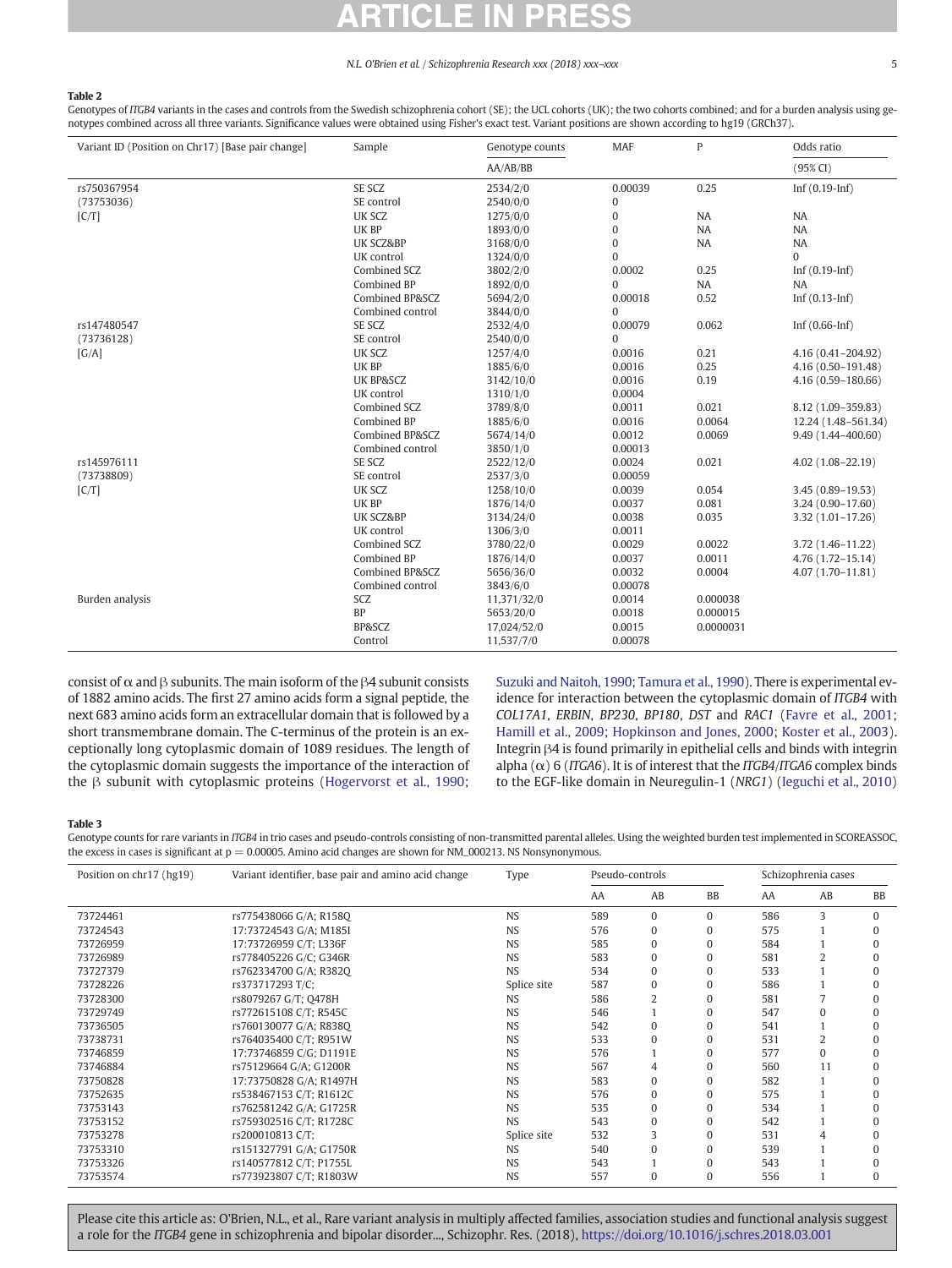

Fig. 2. MTT-formazan formation from SH-SY5Y cells overexpressing the wildtype, rs147480547, rs145976111 and both variants of the ITGB4 gene. The data was obtained from three independent experiments.

and variants in the NRG1 gene have been previously associated with SCZ [\(Craddock et al., 2005;](#page-6-0) [Mei and Xiong, 2008](#page-6-0)). All three ITGB4 variants identified here are located in the long cytoplasmic domain, making them likely to have a functional impact on the interaction of integrin β4 with other cytoplasmic proteins.

Integrin β4 is involved in cell-cell and cell-matrix adhesion. In addition to epithelial cells it is expressed in astrocytes, Schwann cells and neurons ([Jaakkola et al., 1993](#page-6-0); [Milner and Campbell, 2006;](#page-6-0) [Su et al.,](#page-7-0) [2007\)](#page-7-0) and it is abundantly expressed in the developing cerebral cortex [\(Lv et al., 2008\)](#page-6-0). Integrin β4 is important for the interaction of Schwann cells with the basal lamina and axons, and it could influence the structure of myelinating Schwann cells [\(Su et al., 2008](#page-7-0)). Integrin β4 is also believed to be a key factor in neuronal survival and apoptosis signal transduction pathways ([Lv et al., 2008](#page-6-0); [Lv et al., 2006;](#page-6-0) [Su et al., 2007](#page-7-0)).

We also present in vitro evidence from our functional studies to suggest that haplotypes comprising the minor alleles of rs147480547 and rs145976111 lead to an increase in cell proliferation with increased cellular metabolic activity in human neuroblastoma cells transfected with both variant alleles together. Integrin β4 is expressed in human neuronal stem/precursor cells ([Flanagan et al., 2006](#page-6-0)) and downregulation inhibits mouse neural stem cell differentiation [\(Su et al., 2008](#page-7-0)). It is well established that the integrin β4 and α6 complex induces c-Src signalling and mTOR activation which is important for stimulating transcription and translation of cancer related genes ([Muranen et al., 2017](#page-6-0); [Soung](#page-7-0) [et al., 2013\)](#page-7-0). Interestingly, the antipsychotic penfluridol has been shown to significantly reduce tumor growth and induce apoptosis in cancer cell lines through inhibition of integrin signalling. This effect was mediated by a decrease in the expression of ITGB4 [\(Ranjan et al.,](#page-7-0) [2016](#page-7-0)). Our functional studies demonstrate that ITGB4 SNP variants rs147480547 and rs145976111 further increase cytoplasmic activity and cell growth in comparison with wild type ITGB4. It is thus likely that expression of these variants in ITGB4 increase cell proliferation by facilitating cell-cell interactions through upregulation of cell signalling. An important limitation of this study is that our functional assays relied on overexpression of ITGB4 in a proliferative cell line. The use of induced pluripotent stem cells derived from patients carrying these variants would likely provide a clearer picture of the functional effects of these variants.

Here we report co-segregation of three rare, protein-changing variants in the ITGB4 gene with SCZ in two families, with one family presenting a haplotype consisting of two of these variants. We provide further evidence from case control cohorts of subjects that had been exome sequenced or directly genotyped that variants in these families may contribute to susceptibility to SCZ and/or BP in the wider population. We also find support for a role of the ITGB4 gene in susceptibility to SCZ through a weighted burden test in exome data from a SCZ trio sample and from the literature. Finally, we demonstrate that when these variants are present on the same haplotype there is an increase in cell proliferation in vitro. Whilst none of the results obtained provides unequivocal evidence for the role of ITGB4 in susceptibility to psychotic illness, considered together they are of interest and justify further investigation this gene and its variants in schizophrenia.

Supplementary data to this article can be found online at [https://doi.](https://doi.org/10.1016/j.schres.2018.03.001) [org/10.1016/j.schres.2018.03.001.](https://doi.org/10.1016/j.schres.2018.03.001)

### Role of the funding source

The funding bodies had no role in the analyses or writing of the manuscript, or the decision to submit this work for publication.

<span id="page-5-0"></span>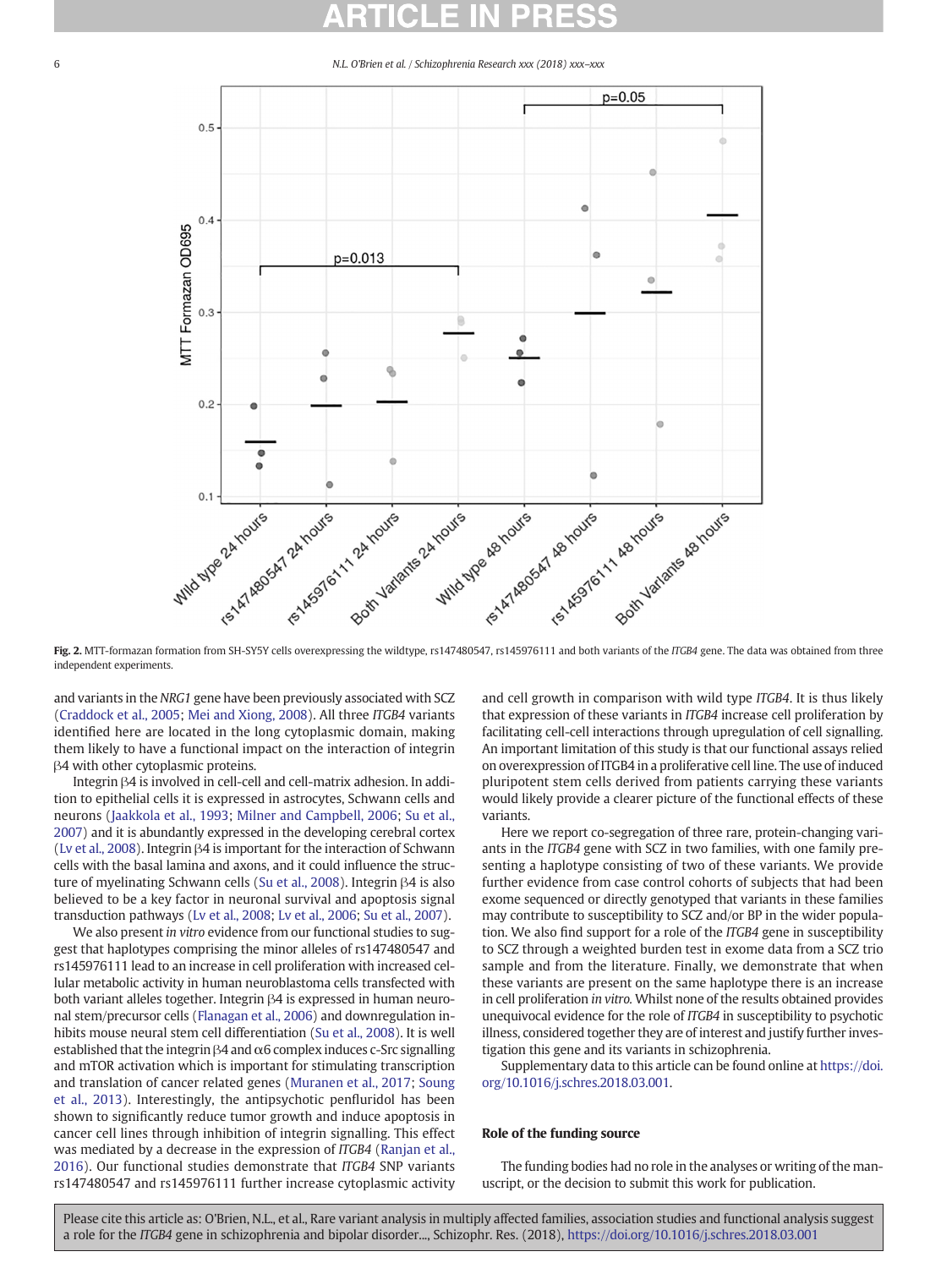#### <span id="page-6-0"></span>Contributors

Andrew McQuillin, David Curtis and Nick Bass designed of the study and managed the analysis. Niamh O'Brien and Alessia Fiorentino wrote the first draft of the manuscript and in the opinion of all authors should be considered as joint first authors. Christopher Rayner, Mariam Al Eissa and Chiara Petrosellini contributed with data. Sally Sharp contributed with interpretation of results. All authors contributed to the writing of the manuscript and have approved the final version.

#### Acknowledgments

The UCL clinical and control samples were collected with the support from the Bipolar Organization, the Neuroscience Research Charitable Trust, the Central London NHS Blood Transfusion Service, the Camden and Islington NHS Foundation Trust and ten other NHS Mental Health Trusts, the Stanley Foundation, the National Institute for Health Research Mental Health Research Network and the NIHR supported Primary Care Research Network. Genetic analysis of the UCL cohort has been supported by UK Medical Research Council project grants G9623693N, G0500791, G0701007 and G1000708. Funding for this project was also received from the NIHR University College London Hospitals Biomedical Research Centre (BRC) and UCLH Charitable Trustees/Clinical Research and Development Committee (CRDC). MMAE is funded by a PhD studentship scholarship from the Kingdom of Saudi Arabia, Ministry of Health. Drs McQuillin and Bass are supported by the UCLH NIHR BRC. The UK10K project was funded by Wellcome Trust grant WT091310. The Swedish case control datasets used for the analysis described in this manuscript were obtained from dbGaP at <http://www.ncbi.nlm.nih.gov/gap> through dbGaP accession number phs000473. Samples used for data analysis were provided by the Swedish Cohort Collection supported by the NIMH grant R01MH077139, the Sylvan C. Herman Foundation, the Stanley Medical Research Institute and The Swedish Research Council (grants 2009-4959 and 2011-4659). Support for the exome sequencing was provided by the NIMH Grand Opportunity grant RCMH089905, the Sylvan C. Herman Foundation, a grant from the Stanley Medical Research Institute and multiple gifts to the Stanley Center for Psychiatric Research at the Broad Institute of MIT and Harvard. The Bulgarian Trio Sequencing study is an accumulation of exome sequencing performed and/or funded by the Broad Institute, Cardiff University, Icahn School of Medicine at Mount Sinai, and the Wellcome Trust Sanger Institute. Work at the Broad Institute was funded by Fidelity Foundations, the Sylvan Herman Foundation and philanthropic gifts from Kent and Liz Dauten, Ted and Vada Stanley, and an anonymous donor to the Stanley Center for Psychiatric Research. Work at Cardiff was supported by Medical Research Council (MRC) Centre (G0800509) and Programme Grants (G0801418), the European Community's Seventh Framework Programme (HEALTH-F2-2010241909 (Project EU-GEI)). Work at the Icahn School of Medicine at Mount Sinai was supported by the Friedman Brain Institute, the Institute for Genomics and Multiscale Biology and National Institutes of Health grants R01HG005827 (SMP) and R01MH071681 (PS). Work at the Wellcome Trust Sanger Institute was supported by The Wellcome Trust (WT089062 and WT098051). The recruitment of the trios in Bulgaria was funded by the Janssen Research Foundation.

#### Conflicts of interest

The authors have no conflicts of interest to report.

#### References

- Adzhubei, I., Jordan, D.M., Sunyaev, S.R., 2013. [Predicting functional effect of human](http://refhub.elsevier.com/S0920-9964(18)30149-X/rf0005) [missense mutations using PolyPhen-2. Curr. Protoc. Hum. Genet. 76 \(7.20\),](http://refhub.elsevier.com/S0920-9964(18)30149-X/rf0005) 7.20.1–[7.20.41](http://refhub.elsevier.com/S0920-9964(18)30149-X/rf0005).
- Al Eissa, M.M., Fiorentino, A., Sharp, S.I., O'Brien, N.L., Wolfe, K., Giaroli, G., Curtis, D., Bass, N.J., McQuillin, A., 2017. [Exome sequence analysis and follow up genotyping impli](http://refhub.elsevier.com/S0920-9964(18)30149-X/rf0010)[cates rare ULK1 variants to be involved in susceptibility to schizophrenia. Ann.](http://refhub.elsevier.com/S0920-9964(18)30149-X/rf0010) [Hum. Genet. 82 \(2\), 88](http://refhub.elsevier.com/S0920-9964(18)30149-X/rf0010)–92.
- Craddock, N., O'Donovan, M.C., Owen, M.J., 2005. [The genetics of schizophrenia and bipo](http://refhub.elsevier.com/S0920-9964(18)30149-X/rf0015)[lar disorder: dissecting psychosis. J. Med. Genet. 42 \(3\), 193](http://refhub.elsevier.com/S0920-9964(18)30149-X/rf0015)–204.
- Cruchaga, C., Karch, C.M., Jin, S.C., Benitez, B.A., Cai, Y., Guerreiro, R., Harari, O., Norton, J., Budde, J., Bertelsen, S., Jeng, A.T., Cooper, B., Skorupa, T., Carrell, D., Levitch, D., Hsu, S., Choi, J., Ryten, M., Sassi, C., Bras, J., Gibbs, R.J., Hernandez, D.G., Lupton, M.K., Powell, J., Forabosco, P., Ridge, P.G., Corcoran, C.D., Tschanz, J.T., Norton, M.C., Munger, R.G., Schmutz, C., Leary, M., Demirci, F.Y., Bamne, M.N., Wang, X., Lopez, O.L., Ganguli, M., Medway, C., Turton, J., Lord, J., Braae, A., Barber, I., Brown, K., Alzheimer's Research, U.K.C., Pastor, P., Lorenzo-Betancor, O., Brkanac, Z., Scott, E., Topol, E., Morgan, K., Rogaeva, E., Singleton, A., Hardy, J., Kamboh, M.I., George-Hyslop, P.S., Cairns, N., Morris, J.C., Kauwe, J.S.K., Goate, A.M., 2014. [Rare coding variants in the phospholipase](http://refhub.elsevier.com/S0920-9964(18)30149-X/rf0020) [D3 gene confer risk for Alzheimer's disease. Nature 505 \(7484\), 550](http://refhub.elsevier.com/S0920-9964(18)30149-X/rf0020)–554.
- Curtis, D., 2011. [Assessing the contribution family data can make to case-control studies](http://refhub.elsevier.com/S0920-9964(18)30149-X/rf0025) [of rare variants. Ann. Hum. Genet. 75 \(5\), 630](http://refhub.elsevier.com/S0920-9964(18)30149-X/rf0025)–638.
- Curtis, D., 2012. [A rapid method for combined analysis of common and rare variants at the](http://refhub.elsevier.com/S0920-9964(18)30149-X/rf0030) [level of a region, gene, or pathway. Adv. Appl. Bioinforma. Chem. 5, 1](http://refhub.elsevier.com/S0920-9964(18)30149-X/rf0030)–9.
- Curtis, D., UK10K Consortium, 2016. [Practical experience of the application of a weighted](http://refhub.elsevier.com/S0920-9964(18)30149-X/rf0035) [burden test to whole exome sequence data for obesity and schizophrenia. Ann. Hum.](http://refhub.elsevier.com/S0920-9964(18)30149-X/rf0035) [Genet. 80 \(1\), 38](http://refhub.elsevier.com/S0920-9964(18)30149-X/rf0035)–49.
- Faust, G.G., Hall, I.M., 2014. [SAMBLASTER: fast duplicate marking and structural variant](http://refhub.elsevier.com/S0920-9964(18)30149-X/rf0040) [read extraction. Bioinformatics 30 \(17\), 2503](http://refhub.elsevier.com/S0920-9964(18)30149-X/rf0040)–2505.
- Favre, B., Fontao, L., Koster, J., Shafaatian, R., Jaunin, F., Saurat, J.H., Sonnenberg, A., Borradori, L., 2001. [The hemidesmosomal protein bullous pemphigoid antigen 1](http://refhub.elsevier.com/S0920-9964(18)30149-X/rf0045) [and the integrin beta 4 subunit bind to ERBIN. Molecular cloning of multiple alterna](http://refhub.elsevier.com/S0920-9964(18)30149-X/rf0045)[tive splice variants of ERBIN and analysis of their tissue expression. J. Biol. Chem. 276](http://refhub.elsevier.com/S0920-9964(18)30149-X/rf0045) [\(35\), 32427](http://refhub.elsevier.com/S0920-9964(18)30149-X/rf0045)–32436.
- Fiorentino, A., O'Brien, N.L., Locke, D.P., McQuillin, A., Jarram, A., Anjorin, A., Kandaswamy, R., Curtis, D., Blizard, R.A., Gurling, H.M., 2014. [Analysis of ANK3 and CACNA1C vari](http://refhub.elsevier.com/S0920-9964(18)30149-X/rf0050)ants identifi[ed in bipolar disorder whole genome sequence data. Bipolar Disord. 16](http://refhub.elsevier.com/S0920-9964(18)30149-X/rf0050) [\(6\), 583](http://refhub.elsevier.com/S0920-9964(18)30149-X/rf0050)–591.
- Flanagan, L.A., Rebaza, L.M., Derzic, S., Schwartz, P.H., Monuki, E.S., 2006. [Regulation of](http://refhub.elsevier.com/S0920-9964(18)30149-X/rf0055) [human neural precursor cells by laminin and integrins. J. Neurosci. Res. 83 \(5\),](http://refhub.elsevier.com/S0920-9964(18)30149-X/rf0055) [845](http://refhub.elsevier.com/S0920-9964(18)30149-X/rf0055)–856.
- Fromer, M., Pocklington, A.J., Kavanagh, D.H., Williams, H.J., Dwyer, S., Gormley, P., Georgieva, L., Rees, E., Palta, P., Ruderfer, D.M., Carrera, N., Humphreys, I., Johnson, J.S., Roussos, P., Barker, D.D., Banks, E., Milanova, V., Grant, S.G., Hannon, E., Rose, S.A., Chambert, K., Mahajan, M., Scolnick, E.M., Moran, J.L., Kirov, G., Palotie, A., McCarroll, S.A., Holmans, P., Sklar, P., Owen, M.J., Purcell, S.M., O'Donovan, M.C., 2014. [De novo mutations in schizophrenia implicate synaptic networks. Nature 506](http://refhub.elsevier.com/S0920-9964(18)30149-X/rf0060) [\(7487\), 179](http://refhub.elsevier.com/S0920-9964(18)30149-X/rf0060)–184.
- Genovese, G., Fromer, M., Stahl, E.A., Ruderfer, D.M., Chambert, K., Landén, M., Moran, J.L., Purcell, S.M., Sklar, P., Sullivan, P.F., Hultman, C.M., McCarroll, S.A., 2016. [Increased](http://refhub.elsevier.com/S0920-9964(18)30149-X/rf0065) [burden of ultra-rare protein-altering variants among 4,877 individuals with schizo](http://refhub.elsevier.com/S0920-9964(18)30149-X/rf0065)[phrenia. Nat. Neurosci. 19 \(11\), 1433](http://refhub.elsevier.com/S0920-9964(18)30149-X/rf0065)–1441.
- Hamill, K.J., Hopkinson, S.B., DeBiase, P., Jones, J.C., 2009. [BPAG1e maintains keratinocyte](http://refhub.elsevier.com/S0920-9964(18)30149-X/rf0070) [polarity through beta4 integrin-mediated modulation of Rac1 and co](http://refhub.elsevier.com/S0920-9964(18)30149-X/rf0070)filin activities. [Mol. Biol. Cell 20 \(12\), 2954](http://refhub.elsevier.com/S0920-9964(18)30149-X/rf0070)–2962.
- Hogervorst, F., Kuikman, I., von dem Borne, A.E., Sonnenberg, A., 1990. [Cloning and se](http://refhub.elsevier.com/S0920-9964(18)30149-X/rf0075)[quence analysis of beta-4 cDNA: an integrin subunit that contains a unique 118 kd](http://refhub.elsevier.com/S0920-9964(18)30149-X/rf0075) [cytoplasmic domain. EMBO J. 9 \(3\), 765](http://refhub.elsevier.com/S0920-9964(18)30149-X/rf0075)–770.
- Hopkinson, S.B., Jones, J.C., 2000. [The N terminus of the transmembrane protein BP180 in](http://refhub.elsevier.com/S0920-9964(18)30149-X/rf0080)[teracts with the N-terminal domain of BP230, thereby mediating keratin cytoskeleton](http://refhub.elsevier.com/S0920-9964(18)30149-X/rf0080) [anchorage to the cell surface at the site of the hemidesmosome. Mol. Biol. Cell 11 \(1\),](http://refhub.elsevier.com/S0920-9964(18)30149-X/rf0080) [277](http://refhub.elsevier.com/S0920-9964(18)30149-X/rf0080)–286.
- Ieguchi, K., Fujita, M., Ma, Z., Davari, P., Taniguchi, Y., Sekiguchi, K., Wang, B., Takada, Y.K., Takada, Y., 2010. [Direct binding of the EGF-like domain of neuregulin-1 to integrins](http://refhub.elsevier.com/S0920-9964(18)30149-X/rf0085) [\({alpha}v{beta}3 and {alpha}6{beta}4\) is involved in neuregulin-1/ErbB signaling.](http://refhub.elsevier.com/S0920-9964(18)30149-X/rf0085) [J. Biol. Chem. 285 \(41\), 31388](http://refhub.elsevier.com/S0920-9964(18)30149-X/rf0085)–31398.
- Jaakkola, S., Savunen, O., Halme, T., Uitto, J., Peltonen, J., 1993. [Basement membranes dur](http://refhub.elsevier.com/S0920-9964(18)30149-X/rf0090)[ing development of human nerve: Schwann cells and perineurial cells display](http://refhub.elsevier.com/S0920-9964(18)30149-X/rf0090) [marked changes in their expression pro](http://refhub.elsevier.com/S0920-9964(18)30149-X/rf0090)files for laminin subunits and beta 1 and [beta 4 integrins. J. Neurocytol. 22 \(3\), 215](http://refhub.elsevier.com/S0920-9964(18)30149-X/rf0090)–230.
- Jiang, Y., Han, Y., Petrovski, S., Owzar, K., Goldstein, D.B., Allen, A.S., 2015. [Incorporating](http://refhub.elsevier.com/S0920-9964(18)30149-X/rf0095) [functional information in tests of excess de novo mutational load. Am. J. Hum.](http://refhub.elsevier.com/S0920-9964(18)30149-X/rf0095) [Genet. 97 \(2\), 272](http://refhub.elsevier.com/S0920-9964(18)30149-X/rf0095)–283.
- Kalsi, G., Mankoo, B.S., Brynjolfsson, J., Curtis, D., Read, T., Murphy, P., Sharma, T., Petursson, H., Gurling, H.M., 1994. [The Marfan syndrome gene locus as a favoured](http://refhub.elsevier.com/S0920-9964(18)30149-X/rf0100) [locus for susceptibility to schizophrenia. Psychiatr. Genet. 4 \(4\), 219](http://refhub.elsevier.com/S0920-9964(18)30149-X/rf0100)–227.
- Koster, J., Geerts, D., Favre, B., Borradori, L., Sonnenberg, A., 2003. [Analysis of the interac](http://refhub.elsevier.com/S0920-9964(18)30149-X/rf0105)[tions between BP180, BP230, plectin and the integrin alpha6beta4 important for](http://refhub.elsevier.com/S0920-9964(18)30149-X/rf0105)
- [hemidesmosome assembly. J. Cell Sci. 116 \(Pt 2\), 387](http://refhub.elsevier.com/S0920-9964(18)30149-X/rf0105)–399. Kumar, P., Henikoff, S., Ng, P.C., 2009. [Predicting the effects of coding non-synonymous](http://refhub.elsevier.com/S0920-9964(18)30149-X/rf0110) [variants on protein function using the SIFT algorithm. Nat. Protoc. 4 \(7\), 1073](http://refhub.elsevier.com/S0920-9964(18)30149-X/rf0110)–1081.
- Lek, M., Karczewski, K.J., Minikel, E.V., Samocha, K.E., Banks, E., Fennell, T., O'Donnell-Luria, A.H., Ware, J.S., Hill, A.J., Cummings, B.B., Tukiainen, T., Birnbaum, D.P., Kosmicki, J.A., Duncan, L.E., Estrada, K., Zhao, F., Zou, J., Pierce-Hoffman, E., Berghout, J., Cooper, D.N., Deflaux, N., DePristo, M., Do, R., Flannick, J., Fromer, M., Gauthier, L., Goldstein, J., Gupta, N., Howrigan, D., Kiezun, A., Kurki, M.I., Moonshine, A.L., Natarajan, P., Orozco, L., Peloso, G.M., Poplin, R., Rivas, M.A., Ruano-Rubio, V., Rose, S.A., Ruderfer, D.M., Shakir, K., Stenson, P.D., Stevens, C., Thomas, B.P., Tiao, G., Tusie-Luna, M.T., Weisburd, B., Won, H.H., Yu, D., Altshuler, D.M., Ardissino, D., Boehnke, M., Danesh, J., Donnelly, S., Elosua, R., Florez, J.C., Gabriel, S.B., Getz, G., Glatt, S.J., Hultman, C.M., Kathiresan, S., Laakso, M., McCarroll, S., McCarthy, M.I., McGovern, D., McPherson, R., Neale, B.M., Palotie, A., Purcell, S.M., Saleheen, D., Scharf, J.M., Sklar, P., Sullivan, P.F., Tuomilehto, J., Tsuang, M.T., Watkins, H.C., Wilson, J.G., Daly, M.J., MacArthur, D.G., Exome Aggregation, C., 2016. [Analysis of protein-coding genetic variation in](http://refhub.elsevier.com/S0920-9964(18)30149-X/rf0115) [60,706 humans. Nature 536 \(7616\), 285](http://refhub.elsevier.com/S0920-9964(18)30149-X/rf0115)–291.
- Lv, X., Wang, N., Su, L., Zhang, S., Miao, J., 2006. [Inhibition of PC-PLC blocked the survival of](http://refhub.elsevier.com/S0920-9964(18)30149-X/rf0120) [mouse neural cells by up-regulating the expression of integrin beta4 and Rb. Dev.](http://refhub.elsevier.com/S0920-9964(18)30149-X/rf0120) [Neurosci. 28 \(6\), 499](http://refhub.elsevier.com/S0920-9964(18)30149-X/rf0120)–504.
- Lv, X., Su, L., Yin, D., Sun, C., Zhao, J., Zhang, S., Miao, J., 2008. [Knockdown of integrin beta4](http://refhub.elsevier.com/S0920-9964(18)30149-X/rf0125) [in primary cultured mouse neurons blocks survival and induces apoptosis by elevat](http://refhub.elsevier.com/S0920-9964(18)30149-X/rf0125)[ing NADPH oxidase activity and reactive oxygen species level. Int. J. Biochem. Cell](http://refhub.elsevier.com/S0920-9964(18)30149-X/rf0125) [Biol. 40 \(4\), 689](http://refhub.elsevier.com/S0920-9964(18)30149-X/rf0125)–699.
- McCarthy, N.S., Melton, P.E., Ward, S.V., Allan, S.M., Dragovic, M., Clark, M.L., Morar, B., Rubio, J.P., Blangero, J., Badcock, J.C., Morgan, V.A., Moses, E.K., Jablensky, A., 2017. [Exome array analysis suggests an increased variant burden in families with schizo](http://refhub.elsevier.com/S0920-9964(18)30149-X/rf0130)[phrenia. Schizophr. Res. 185, 9](http://refhub.elsevier.com/S0920-9964(18)30149-X/rf0130)–16.
- Mei, L., Xiong, W.C., 2008. [Neuregulin 1 in neural development, synaptic plasticity and](http://refhub.elsevier.com/S0920-9964(18)30149-X/rf0135) [schizophrenia. Nat. Rev. Neurosci. 9 \(6\), 437](http://refhub.elsevier.com/S0920-9964(18)30149-X/rf0135)–452.
- Milner, R., Campbell, I.L., 2006. [Increased expression of the beta4 and alpha5 integrin sub](http://refhub.elsevier.com/S0920-9964(18)30149-X/rf0140)[units in cerebral blood vessels of transgenic mice chronically producing the pro](http://refhub.elsevier.com/S0920-9964(18)30149-X/rf0140)infl[ammatory cytokines IL-6 or IFN-alpha in the central nervous system. Mol. Cell.](http://refhub.elsevier.com/S0920-9964(18)30149-X/rf0140) [Neurosci. 33 \(4\), 429](http://refhub.elsevier.com/S0920-9964(18)30149-X/rf0140)–440.
- Mosmann, T., 1983. [Rapid colorimetric assay for cellular growth and survival: application](http://refhub.elsevier.com/S0920-9964(18)30149-X/rf0145) [to proliferation and cytotoxicity assays. J. Immunol. Methods 65 \(1](http://refhub.elsevier.com/S0920-9964(18)30149-X/rf0145)–2), 55–63.
- Muddyman, D., Smee, C., Griffin, H., Kaye, J., 2013. [Implementing a successful data](http://refhub.elsevier.com/S0920-9964(18)30149-X/rf0150)[management framework: the UK10K managed access model. Genome Med. 5 \(11\),](http://refhub.elsevier.com/S0920-9964(18)30149-X/rf0150) [100](http://refhub.elsevier.com/S0920-9964(18)30149-X/rf0150).
- Muranen, T., Iwanicki, M.P., Curry, N.L., Hwang, J., DuBois, C.D., Coloff, J.L., Hitchcock, D.S., Clish, C.B., Brugge, J.S., Kalaany, N.Y., 2017. [Starved epithelial cells uptake extracellular](http://refhub.elsevier.com/S0920-9964(18)30149-X/rf0155) [matrix for survival. Nat. Commun. 8, 13989.](http://refhub.elsevier.com/S0920-9964(18)30149-X/rf0155)